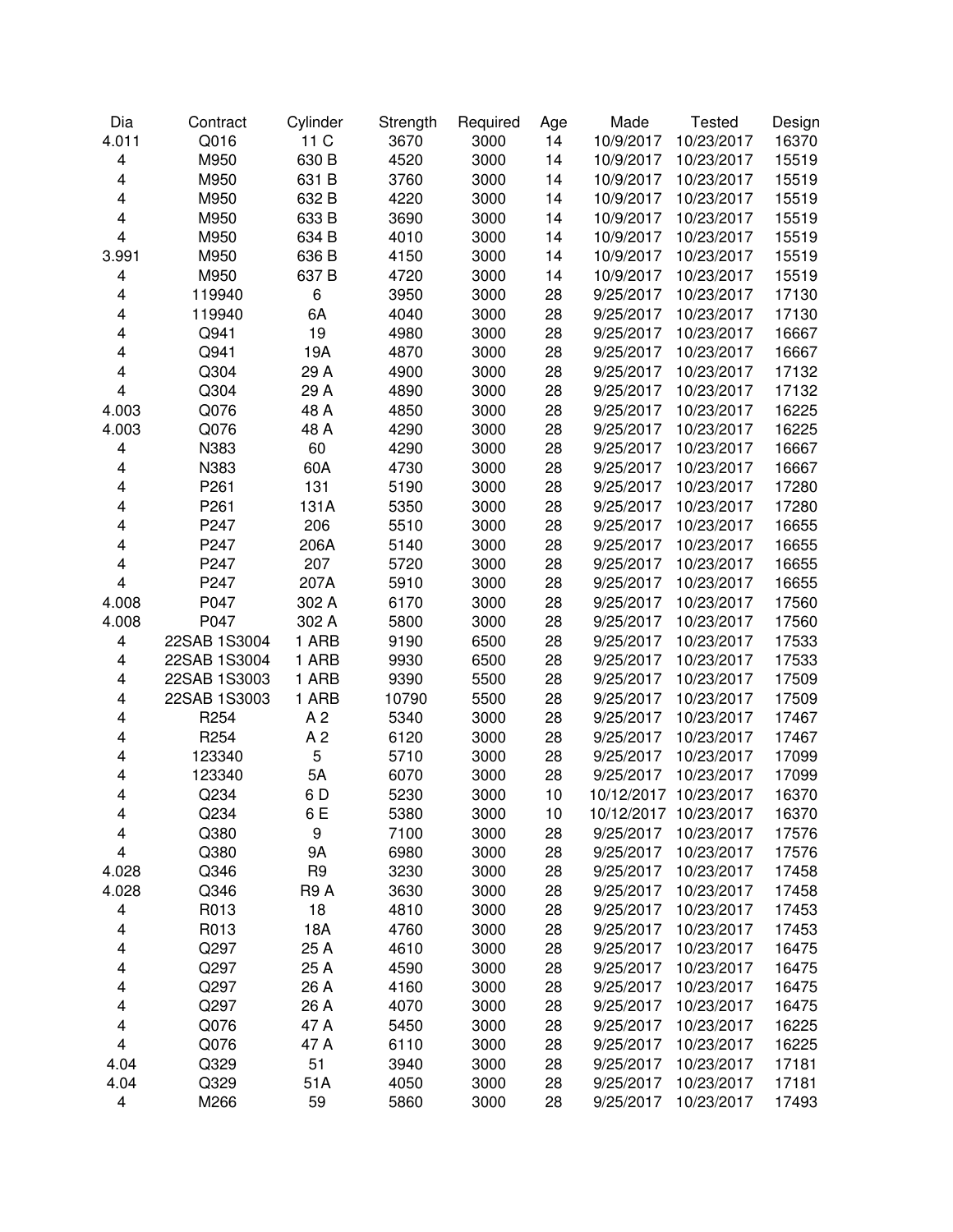| 4                       | M266   | 59A            | 6430  | 3000  | 28             | 9/25/2017  | 10/23/2017 | 17493 |
|-------------------------|--------|----------------|-------|-------|----------------|------------|------------|-------|
| 4                       | M266   | 60             | 5650  | 3000  | 28             | 9/25/2017  | 10/23/2017 | 17493 |
| 4                       | M266   | 60A            | 4750  | 3000  | 28             | 9/25/2017  | 10/23/2017 | 17493 |
| 4                       | M266   | 61             | 6350  | 3000  | 28             | 9/25/2017  | 10/23/2017 | 17493 |
| 4                       | M266   | 61A            | 6110  | 3000  | 28             | 9/25/2017  | 10/23/2017 | 17493 |
| 4                       | P922   | 94             | 4710  | 3000  | 28             | 9/25/2017  | 10/23/2017 | 16616 |
| 4                       | P922   | 94A            | 4510  |       |                | 9/25/2017  | 10/23/2017 |       |
|                         |        |                |       | 3000  | 28             |            |            | 16616 |
| 4.011                   | Q030   | 139 A          | 4800  | 3000  | 28             | 9/25/2017  | 10/23/2017 | 16475 |
| 4.011                   | Q030   | 139 A          | 4730  | 3000  | 28             | 9/25/2017  | 10/23/2017 | 16475 |
| 6                       | M089   | 162 A          | 4700  | 3000  | 28             | 9/25/2017  | 10/23/2017 | 17517 |
| 6                       | M089   | 162 A          | 4790  | 3000  | 28             | 9/25/2017  | 10/23/2017 | 17517 |
| 4                       | M019   | 171            | 3830  | 3000  | 28             | 9/25/2017  | 10/23/2017 | 17178 |
| 4                       | M019   | 171A           | 3900  | 3000  | 28             | 9/25/2017  | 10/23/2017 | 17178 |
| 4                       | M950   | 614            | 4300  | 3000  | 28             | 9/25/2017  | 10/23/2017 | 15520 |
| 4                       | M950   | 614A           | 4270  | 3000  | 28             | 9/25/2017  | 10/23/2017 | 15520 |
| 4                       | P230   | 664            | 6060  | 3000  | 28             | 9/25/2017  | 10/23/2017 | 17308 |
| $\overline{\mathbf{4}}$ | P230   | 664A           | 5780  | 3000  | 28             | 9/25/2017  | 10/23/2017 | 17308 |
| 4.014                   | P230   | 665            | 6030  | 3000  | 28             | 9/25/2017  | 10/23/2017 | 16170 |
| 4                       | P230   | 665A           | 6230  | 3000  | 28             | 9/25/2017  | 10/23/2017 | 16170 |
| 4                       | N198   | 484            | 4860  | 3000  | 28             | 9/25/2017  | 10/23/2017 | 13034 |
| 4                       | N198   | 484A           | 5260  | 3000  | 28             | 9/25/2017  | 10/23/2017 | 13034 |
| 4.011                   | Q234   | 7 B            | 4630  | 3000  | 7              | 10/17/2017 | 10/24/2017 | 17258 |
| 4.011                   | Q234   | 7 C            | 4560  | 3000  | $\overline{7}$ | 10/17/2017 | 10/24/2017 | 17258 |
| 4                       | R181   | 4              | 6120  | 3000  | 28             | 9/26/2017  | 10/24/2017 | 16486 |
| 4                       | R181   | 4A             | 6730  | 3000  | 28             | 9/26/2017  | 10/24/2017 | 16486 |
|                         |        | $\overline{7}$ | 4690  | 3000  | 28             |            | 10/24/2017 | 17132 |
| 4                       | 119940 |                |       |       |                | 9/26/2017  |            |       |
| 4                       | 119940 | 7A             | 5690  | 3000  | 28             | 9/26/2017  | 10/24/2017 | 17132 |
| 4                       | 119940 | 8              | 5300  | 3000  | 28             | 9/26/2017  | 10/24/2017 | 17130 |
| 4                       | 119940 | 8A             | 5120  | 3000  | 28             | 9/26/2017  | 10/24/2017 | 17130 |
| 4                       | Q318   | 12             | 5900  | 4000  | 28             | 9/26/2017  | 10/24/2017 | 17281 |
| 4                       | Q318   | 12A            | 5950  | 4000  | 28             | 9/26/2017  | 10/24/2017 | 17281 |
| 4                       | R064   | 21 A           | 5290  | 3000  | 28             | 9/26/2017  | 10/24/2017 |       |
| 4                       | R064   | 21 A           | 5580  | 3000  | 28             | 9/26/2017  | 10/24/2017 |       |
| 4.011                   | Q297   | 31             | 3710  | 3000  | 28             | 9/26/2017  | 10/24/2017 | 17573 |
| 4.011                   | Q297   | 31 A           | 3900  | 3000  | 28             | 9/26/2017  | 10/24/2017 | 17573 |
| 4                       | P083   | 38             | 3120  | 3000  | 28             | 9/26/2017  | 10/24/2017 | 17256 |
| 4                       | P083   | 38A            | 3370  | 3000  | 28             | 9/26/2017  | 10/24/2017 | 17256 |
| 4                       | P922   | 95             | 3540  | 3000  | 28             | 9/26/2017  | 10/24/2017 | 16616 |
| 4                       | P922   | 95A            | 3260  | 3000  | 28             | 9/26/2017  | 10/24/2017 | 16616 |
| 4                       | Q029   | 104 A          | 5460  | 4000  | 28             | 9/26/2017  | 10/24/2017 | 16453 |
| 4                       | Q029   | 104 A          | 5340  | 4000  | 28             | 9/26/2017  | 10/24/2017 | 16453 |
| 4                       | R031   | $\overline{7}$ | 4330  | 4000  | 28             | 9/26/2017  | 10/24/2017 | 17297 |
| 4                       | R031   | 7A             | 4330  | 4000  | 28             | 9/26/2017  | 10/24/2017 | 17297 |
| 4                       | R031   | 9              | 4190  | 4000  | 28             | 9/26/2017  | 10/24/2017 | 17297 |
| 4                       | R031   | 9Α             | 4140  | 4000  | 28             | 9/26/2017  | 10/24/2017 | 17297 |
| 4                       | R044   | 6 ARK          | 12310 | 10000 | 28             | 9/26/2017  | 10/24/2017 | 17249 |
| 4                       | R044   | 6 ARK          | 12160 | 10000 | 28             | 9/26/2017  | 10/24/2017 | 17249 |
|                         |        |                |       |       |                |            |            |       |
| 4                       | R044   | 6 ARKZ         | 11570 | 10000 | 28             | 9/26/2017  | 10/24/2017 |       |
| 4                       | R044   | 6 ARKZ         | 9780  | 10000 | 28             | 9/26/2017  | 10/24/2017 |       |
| 4.011                   | R031   | 10             | 4680  | 4000  | 28             | 9/26/2017  | 10/24/2017 | 17297 |
| 4.011                   | R031   | 10A            | 4670  | 4000  | 28             | 9/26/2017  | 10/24/2017 | 17297 |
| 4                       | R037   | 11             | 6390  | 3000  | 28             | 9/26/2017  | 10/24/2017 | 17248 |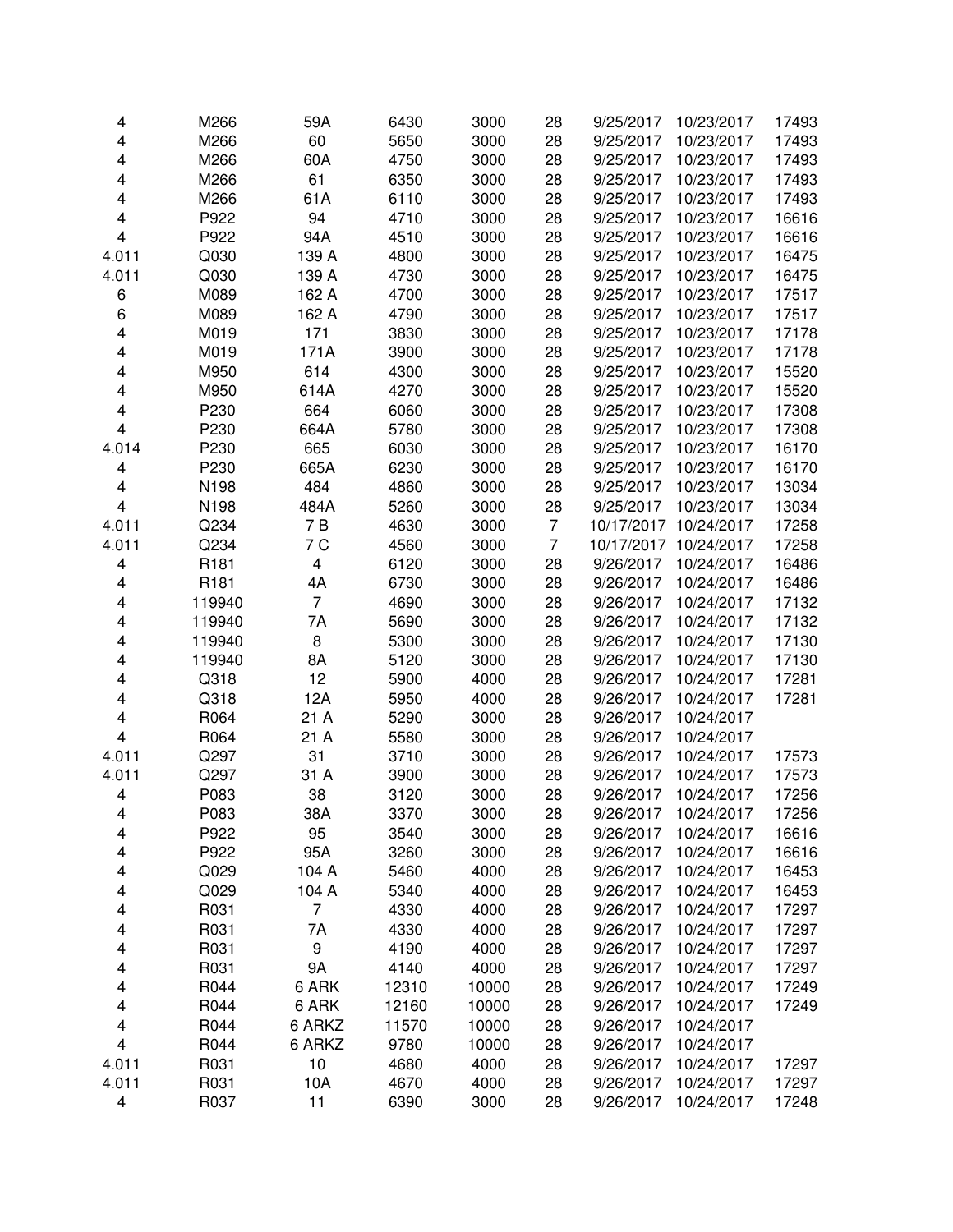| 4                       | R037         | 11A  | 5890 | 3000         | 28             | 9/26/2017  | 10/24/2017               | 17248  |
|-------------------------|--------------|------|------|--------------|----------------|------------|--------------------------|--------|
| 4.011                   | R031         | 12   | 4750 | 4000         | 28             | 9/26/2017  | 10/24/2017               | 17297  |
| 4.011                   | R031         | 12A  | 5090 | 4000         | 28             | 9/26/2017  | 10/24/2017               | 17297  |
| 4                       | R031         | 13   | 4540 | 4000         | 28             | 9/26/2017  | 10/24/2017               | 17297  |
| 4                       | R031         | 13A  | 4440 | 4000         | 28             | 9/26/2017  | 10/24/2017               | 17297  |
| 4                       | Q318         | 13 A | 5950 | 4000         | 28             | 9/26/2017  | 10/24/2017               | 17281  |
| 4                       | Q318         | 13 A | 5550 | 4000         | 28             | 9/26/2017  | 10/24/2017               | 17281  |
| 4                       | Q318         | 14 A | 7340 | 4000         | 28             | 9/26/2017  | 10/24/2017               | 17281  |
| 4                       | Q318         | 14 A | 7260 | 4000         | 28             | 9/26/2017  | 10/24/2017               | 17281  |
| 4                       | Q318         | 15 A | 6540 | 4000         | 28             | 9/26/2017  | 10/24/2017               | 17281  |
| 4                       | Q318         | 15 A | 6700 | 4000         | 28             | 9/26/2017  | 10/24/2017               | 17281  |
| 4                       | Q380         | 10   | 7350 | 3000         | 28             | 9/26/2017  | 10/24/2017               | 17576  |
| 4                       | Q380         | 10A  | 6970 | 3000         | 28             | 9/26/2017  | 10/24/2017               | 17576  |
| 4                       | 117001       | 10   | 4920 | 3500         | 28             | 9/26/2017  | 10/24/2017               | 9400TN |
| 4                       | 117001       | 10A  | 4820 | 3500         | 28             | 9/26/2017  | 10/24/2017               | 9400TN |
| 4                       | R013         | 19   | 4610 | 3000         | 28             | 9/26/2017  | 10/24/2017               | 17453  |
| 4                       | R013         | 19A  | 4400 | 3000         | 28             | 9/26/2017  | 10/24/2017               | 17453  |
| $\overline{\mathbf{4}}$ | R031         | 20   | 5910 | 4000         | 28             | 9/26/2017  | 10/24/2017               | 17297  |
| $\overline{\mathbf{4}}$ | R031         | 20A  | 5840 | 4000         | 28             | 9/26/2017  | 10/24/2017               | 17297  |
| 4.014                   | R031         | 21   | 4760 | 4000         | 28             | 9/26/2017  | 10/24/2017               | 17297  |
| 4                       | R031         | 21A  | 4640 | 4000         | 28             | 9/26/2017  | 10/24/2017               | 17297  |
| 4                       | R031         | 17   | 4900 | 4000         | 28             | 9/26/2017  | 10/24/2017               | 17297  |
| 4                       | R031         | 17A  | 4900 | 4000         | 28             | 9/26/2017  | 10/24/2017               | 17297  |
| 4                       | Q304         | 30A  | 4500 | 3000         | 28             | 9/26/2017  | 10/24/2017               | 17132  |
| 4                       | Q304         | 30A  | 4230 | 3000         | 28             | 9/26/2017  | 10/24/2017               | 17132  |
| 4                       | 113901       | 47A  | 6010 | 3000         | 28             | 9/26/2017  | 10/24/2017               |        |
| 4                       | 113901       | 47A  | 6030 | 3000         | 28             | 9/26/2017  | 10/24/2017               |        |
| 4                       | Q076         | 49A  | 5350 | 3000         | 28             | 9/26/2017  | 10/24/2017               | 16225  |
| 4                       | Q076         | 49A  | 5060 | 3000         | 28             | 9/26/2017  | 10/24/2017               | 16225  |
| 4.019                   | N383         | 61   | 5630 | 3000         | 28             | 9/26/2017  | 10/24/2017               | 16667  |
| 4                       | N383         | 61A  | 5660 | 3000         | 28             | 9/26/2017  | 10/24/2017               | 16667  |
| 4                       | Q029         | 103A | 4650 | 4000         | 28             | 9/26/2017  | 10/24/2017               | 17378  |
| 4                       | Q029         | 103A | 4670 | 4000         | 28             | 9/26/2017  | 10/24/2017               | 17378  |
| 4                       | Q076         | 128A | 4800 | 3000         | 28             | 9/26/2017  | 10/24/2017               | 17560  |
| 4                       | Q076         | 128A | 4460 | 3000         | 28             | 9/26/2017  | 10/24/2017               | 17560  |
| 4                       | Q015         | 228A | 4340 | 3000         | 28             | 9/26/2017  | 10/24/2017               | 16573  |
|                         | Q015         | 228A | 4350 | 3000         | 28             | 9/26/2017  | 10/24/2017               | 16573  |
| 4<br>4                  | Q015         | 229A | 4330 | 3000         | 28             | 9/26/2017  | 10/24/2017               | 16573  |
| 4                       | Q015         | 229A | 4210 | 3000         | 28             | 9/26/2017  | 10/24/2017               | 16573  |
| 4.014                   |              | 163A | 5060 |              |                |            | 10/24/2017               | 17357  |
|                         | M089<br>M089 | 163A |      | 3000<br>3000 | 28             | 9/26/2017  |                          | 17357  |
| 4                       |              |      | 5540 |              | 28             | 9/26/2017  | 10/24/2017<br>10/24/2017 |        |
| 4                       | M089         | 164A | 5390 | 3000         | 28             | 9/26/2017  |                          | 17285  |
| 4                       | M089         | 164A | 5270 | 3000         | 28             | 9/26/2017  | 10/24/2017               | 17285  |
| 4                       | N198         | 485  | 5340 | 3000         | 28             | 9/26/2017  | 10/24/2017               | 13034  |
| 4                       | N198         | 485A | 5170 | 3000         | 28             | 9/26/2017  | 10/24/2017               | 13034  |
| 4                       | M950         | 644C | 2920 | 4000         | $\overline{7}$ | 10/16/2017 | 10/24/2017               | 15519  |
| 4                       | M950         | 645B | 3910 | 3000         | 8              | 10/16/2017 | 10/24/2017               | 15521  |
| 4.014                   | R031         | 6    | 4910 | 4000         | 28             | 9/26/2017  | 10/24/2017               | 17297  |
| 4                       | R031         | 6A   | 5010 | 4000         | 28             | 9/26/2017  | 10/24/2017               | 17297  |
| 4                       | R031         | 8    | 4200 | 4000         | 28             | 9/26/2017  | 10/24/2017               | 17297  |
| 4                       | R031         | 8A   | 4150 | 4000         | 28             | 9/26/2017  | 10/24/2017               | 17297  |
| 4                       | R031         | 16   | 5200 | 4000         | 28             | 9/26/2017  | 10/24/2017               | 17297  |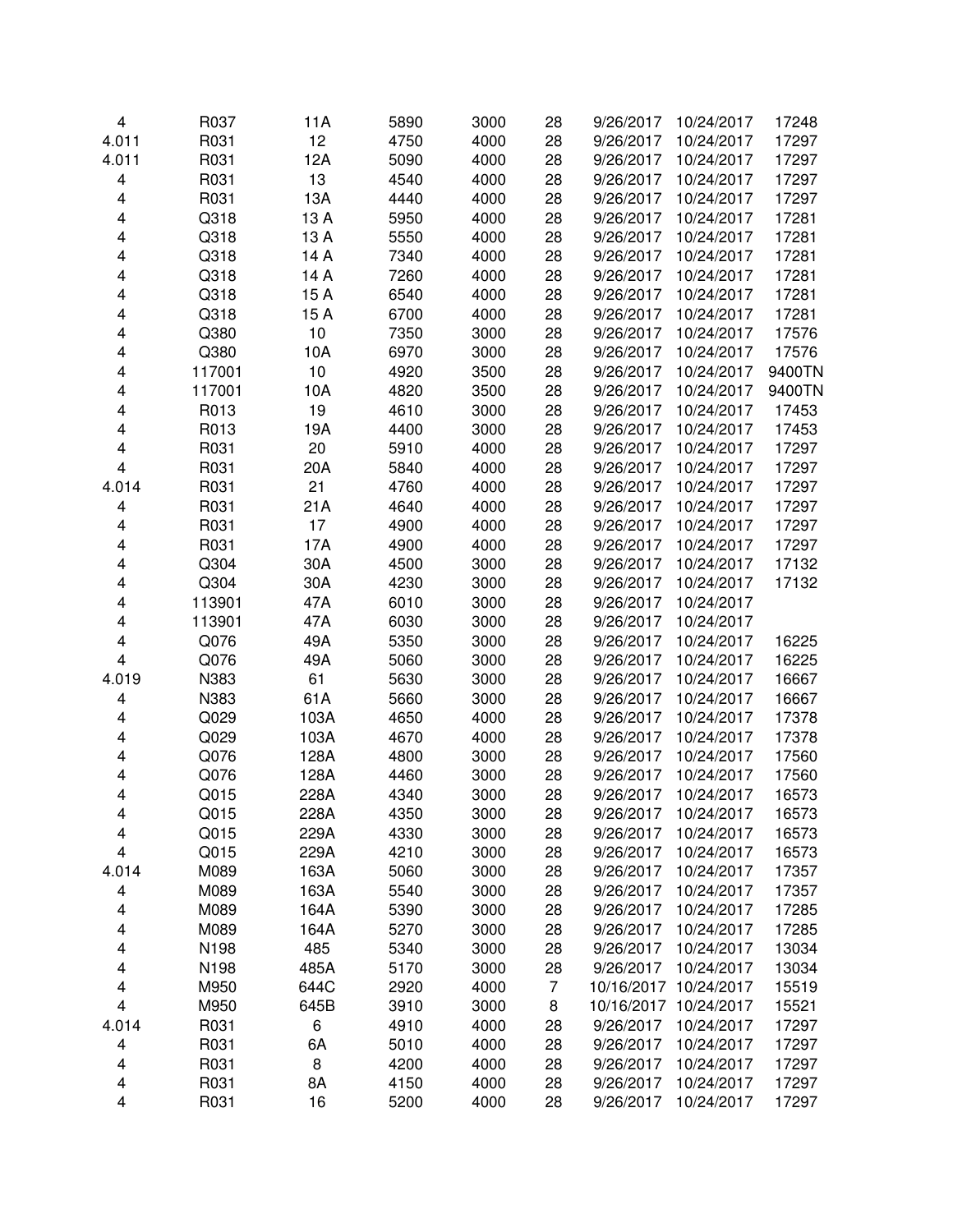| 4                       | R031             | 16A           | 5170 | 4000         | 28             | 9/26/2017              | 10/24/2017               | 17297          |
|-------------------------|------------------|---------------|------|--------------|----------------|------------------------|--------------------------|----------------|
| 4                       | R031             | 14            | 4870 | 4000         | 28             | 9/26/2017              | 10/24/2017               | 17297          |
| 4                       | R031             | 14A           | 4900 | 4000         | 28             | 9/26/2017              | 10/24/2017               | 17297          |
| 4                       | P079             | 210           | 5210 | 3000         | 28             | 9/26/2017              | 10/24/2017               | 16627          |
| $\overline{\mathbf{4}}$ | P079             | 210A          | 4630 | 3000         | 28             | 9/26/2017              | 10/24/2017               | 16627          |
| 4.017                   | R031             | 19            | 4890 | 4000         | 28             | 9/26/2017              | 10/24/2017               | 17297          |
| 4                       | R031             | 19A           | 4530 | 4000         | 28             | 9/26/2017              | 10/24/2017               | 17297          |
| 4                       | M266             | 62            | 4110 | 3000         | 28             | 9/26/2017              | 10/24/2017               | 17493          |
| 4                       | M266             | 62A           | 5340 | 3000         | 28             | 9/26/2017              | 10/24/2017               | 17493          |
| 4                       | M266             | 63            | 5500 | 3000         | 28             | 9/26/2017              | 10/24/2017               | 16130          |
| 4                       | M266             | 63A           | 5700 | 3000         | 28             | 9/26/2017              | 10/24/2017               | 16130          |
| 4                       | M266             | 64            | 7250 | 3000         | 28             | 9/26/2017              | 10/24/2017               | 17493          |
| 4                       | M266             | 64A           | 7070 | 3000         | 28             | 9/26/2017              | 10/24/2017               | 17493          |
| 4                       | R <sub>203</sub> | 3             | 5510 | 3000         | 28             | 9/26/2017              | 10/24/2017               | 16130          |
| 4                       | R203             | 3A            | 5910 | 3000         | 28             | 9/26/2017              | 10/24/2017               | 16130          |
| 4.012                   | Q329             | 52            | 5370 | 3000         | 28             | 9/26/2017              | 10/24/2017               | 17181          |
| 4                       | Q329             | 52A           | 5340 | 3000         | 28             | 9/26/2017              | 10/24/2017               | 17181          |
| 4                       | R203             | 2             | 5940 | 3000         | 28             | 9/26/2017              | 10/24/2017               | 16130          |
| 4                       | R203             | 2A            | 5570 | 3000         | 28             | 9/26/2017              | 10/24/2017               | 16130          |
| 4                       | R031             | 15            | 5110 | 4000         | 28             | 9/26/2017              | 10/24/2017               | 17297          |
| 4                       | R031             | 15A           | 5430 | 4000         | 28             | 9/26/2017              | 10/24/2017               | 17297          |
| 4                       | P230             | 668           | 5970 | 3000         | 28             | 9/26/2017              | 10/24/2017               | 16170          |
| 4                       | P230             | 668A          | 5950 | 3000         | 28             | 9/26/2017              | 10/24/2017               | 16170          |
| 4                       | R031             | 18            | 5390 | 4000         | 28             | 9/26/2017              | 10/24/2017               | 17297          |
| 4                       | R031             | 18A           | 5320 | 4000         | 28             | 9/26/2017              | 10/24/2017               | 17297          |
| 4.012                   | R031             | 11            | 5160 | 4000         | 28             | 9/26/2017              | 10/24/2017               | 17297          |
| 4                       | R031             | 11A           | 4950 | 4000         | 28             | 9/26/2017              | 10/24/2017               | 17297          |
| 4                       | Q136             | 4             | 4530 | 3000         | 28             | 9/26/2017              | 10/24/2017               | 16130          |
| 4                       | Q136             | 4A            | 5750 | 3000         | 28             | 9/26/2017              | 10/24/2017               | 16130          |
| 4                       | R031             | $11-IA$       | 5040 | 4000         | 28             | 9/26/2017              | 10/24/2017               | 17297          |
| 4                       | R031             | $11A-IA$      | 5120 | 4000         | 28             | 9/26/2017              | 10/24/2017               | 17297          |
| 4                       | Q031             | 239           | 6300 | 3000         | 28             | 9/26/2017              | 10/24/2017               | 17255          |
| 4                       | Q031             | 239A          | 5920 | 3000         | 28             | 9/26/2017              | 10/24/2017               | 17255          |
| 4                       | Q031             | 240           | 6470 | 3000         | 28             | 9/26/2017              | 10/24/2017               | 17255          |
| 4                       | Q031             | 240A          | 6540 | 3000         | 28             | 9/26/2017              | 10/24/2017               | 17255          |
| 4.01                    | Q031             | 241           | 7500 | 3000         | 28             | 9/26/2017              | 10/24/2017               |                |
|                         | Q031             | 241A          | 7300 | 3000         | 28             | 9/26/2017              | 10/24/2017               |                |
| 4<br>4                  | R237             | 1             | 5160 | 3000         | 35             | 9/21/2017              | 10/24/2017               | 16457          |
| 4                       | R237             | 1A            | 5210 | 3000         | 35             | 9/21/2017              | 10/24/2017               | 16457          |
| 4                       | R237             | 2             | 4650 | 3000         | 29             | 9/25/2017              | 10/24/2017               | 16457          |
| 4                       | R237             | 2A            | 4590 | 3000         | 29             | 9/25/2017              | 10/24/2017               | 16457          |
|                         | R187             | 4             | 7250 | 3000         | 28             | 9/27/2017              |                          | 17256          |
| 4.011<br>4.011          |                  |               | 6960 | 3000         |                |                        | 10/25/2017               | 17256          |
|                         | R <sub>187</sub> | 4A<br>6       | 3440 |              | 28             | 9/27/2017              | 10/25/2017<br>10/25/2017 |                |
| 4                       | Q301<br>Q301     | 6A            | 3690 | 3000<br>3000 | 28<br>28       | 9/27/2017<br>9/27/2017 | 10/25/2017               | 17132<br>17132 |
| 4                       | R064             | 24 A          | 7150 | 3000         | 28             | 9/27/2017              |                          |                |
| 4                       |                  | 24 A          |      |              |                |                        | 10/25/2017               |                |
| 4                       | R064             |               | 6570 | 3000         | 28             | 9/27/2017              | 10/25/2017               |                |
| 4                       | 111351           | 27 A          | 4960 | 3000         | 28             | 9/27/2017              | 10/25/2017               | 17291          |
| 4                       | 111351           | 27 A          | 4890 | 3000         | 28             | 9/27/2017              | 10/25/2017               | 17291          |
| 4                       | M063             | <b>AO174A</b> | 4030 | 3000         | 28             | 9/27/2017              | 10/25/2017               | 15604          |
| 4                       | M063             | <b>AO174A</b> | 4290 | 3000         | 28             | 9/27/2017              | 10/25/2017               | 15604          |
| 4.008                   | M950             | 646 B         | 3120 | 3000         | $\overline{7}$ | 10/17/2017             | 10/25/2017               | 15521          |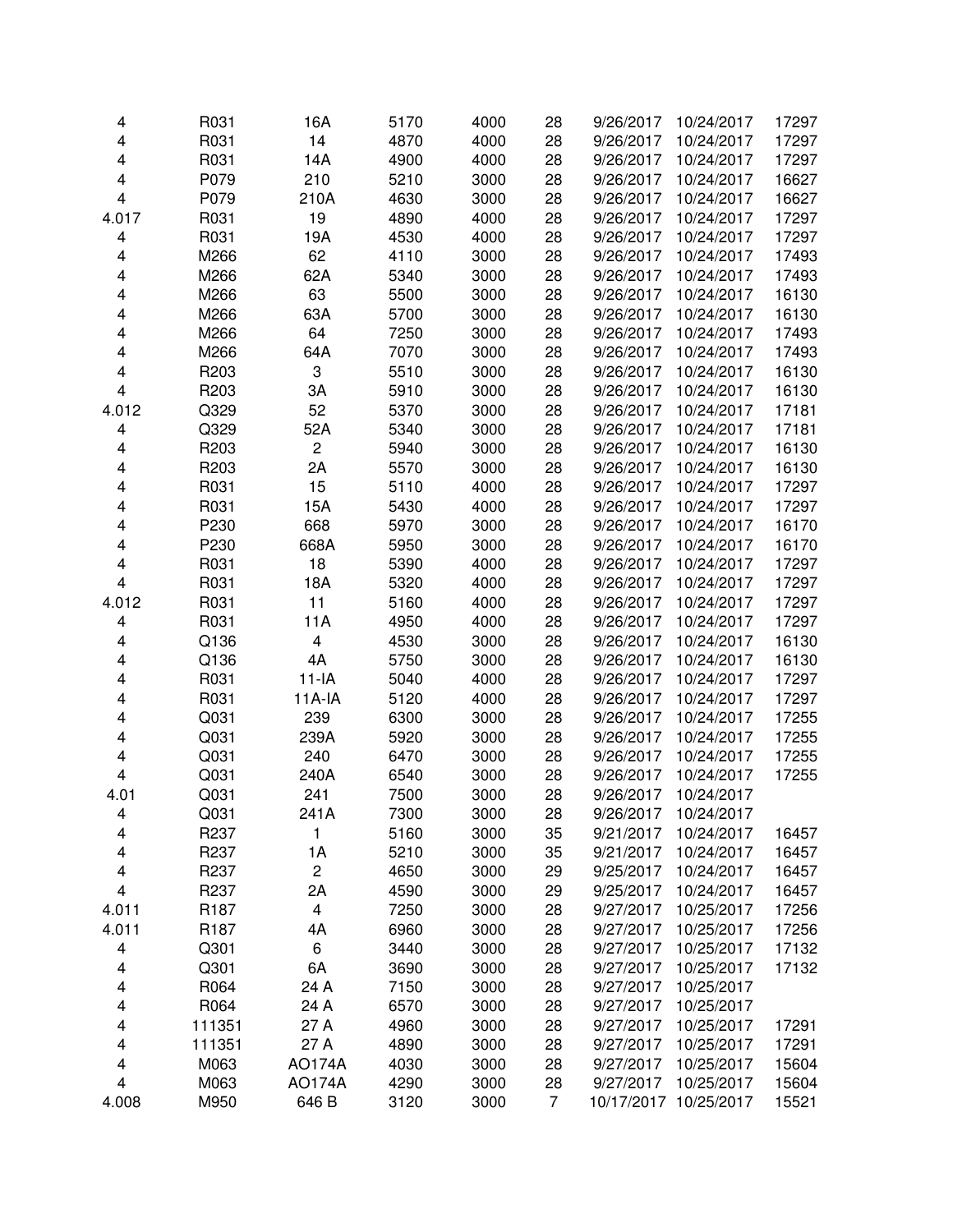| 4     | P261 | 132            | 3800  | 3000  | 28 | 9/27/2017 | 10/25/2017          | 17280  |
|-------|------|----------------|-------|-------|----|-----------|---------------------|--------|
| 4     | P261 | 132A           | 3570  | 3000  | 28 | 9/27/2017 | 10/25/2017          | 17280  |
| 4     | P261 | 133            | 5520  | 3000  | 28 | 9/27/2017 | 10/25/2017          | 17280  |
| 4     | P261 | 133A           | 4920  | 3000  | 28 | 9/27/2017 | 10/25/2017          | 17280  |
| 4     | P230 | <b>122 ARK</b> | 13600 | 10000 | 28 | 9/27/2017 | 10/25/2017          | 15604  |
| 4     | P230 | <b>122 ARK</b> | 13960 | 10000 | 28 | 9/27/2017 | 10/25/2017          | 15604  |
| 4.006 | M019 | 173            | 5820  | 3000  | 28 | 9/27/2017 | 10/25/2017          | 17178  |
| 4.006 | M019 | 173A           | 5310  | 3000  | 28 | 9/27/2017 | 10/25/2017          | 17178  |
| 6     | M089 | 165 A          | 6180  | 3000  | 28 | 9/27/2017 | 10/25/2017          | 17517  |
| 6     | M089 | 165 A          | 6260  | 3000  | 28 | 9/27/2017 | 10/25/2017          | 17517  |
| 4     | Q031 | 242            | 6220  | 3000  | 28 | 9/27/2017 | 10/25/2017 17255 M2 |        |
| 4     | Q031 | 242A           | 6270  | 3000  | 28 | 9/27/2017 | 10/25/2017 17255 M2 |        |
| 4     | Q031 | 242 D          | 5860  | 3000  | 28 | 9/27/2017 | 10/25/2017 17255 M2 |        |
| 4     | Q031 | 242 E          | 5790  | 3000  | 28 | 9/27/2017 | 10/25/2017 17255 M2 |        |
| 4     | P047 | 303 A          | 4860  | 3000  | 28 | 9/27/2017 | 10/25/2017          | 17560  |
| 4     | P047 | 303 A          | 4820  | 3000  | 28 | 9/27/2017 | 10/25/2017          | 17560  |
| 4     | N198 | 486            | 5180  | 3000  | 28 | 9/27/2017 | 10/25/2017          | 13034  |
| 4     | N198 | 486A           | 5330  | 3000  | 28 | 9/27/2017 | 10/25/2017          | 13034  |
| 4     | P230 | 666            | 5360  | 3000  | 28 | 9/27/2017 | 10/25/2017          | 17279  |
| 4     | P230 | 666A           | 5530  | 3000  | 28 | 9/27/2017 | 10/25/2017          | 17279  |
| 4     | P230 | 667            | 4730  | 3000  | 28 | 9/27/2017 | 10/25/2017          | 17279  |
| 4     | P230 | 667A           | 4730  | 3000  | 28 | 9/27/2017 | 10/25/2017          | 17279  |
| 4     | Q136 | 5              | 5500  | 3000  | 28 | 9/27/2017 | 10/25/2017          | 16130  |
| 4     | Q136 | 5A             | 5810  | 3000  | 28 | 9/27/2017 | 10/25/2017          | 16130  |
| 4.011 | Q313 | 12             | 5920  | 3000  | 28 | 9/27/2017 | 10/25/2017          | 620025 |
| 4.011 | Q313 | 12A            | 6110  | 3000  | 28 | 9/27/2017 | 10/25/2017          | 620025 |
| 4     | R037 | 13             | 5160  | 3000  | 28 | 9/27/2017 | 10/25/2017          | 17248  |
| 4     | R037 | 13A            | 5280  | 3000  | 28 | 9/27/2017 | 10/25/2017          | 17248  |
| 4.012 | R064 | 22A            | 6690  | 3000  | 28 | 9/27/2017 | 10/25/2017          |        |
|       | R064 | 22A            | 6850  | 3000  | 28 | 9/27/2017 | 10/25/2017          |        |
| 4     | M089 | 166A           | 6020  | 3000  | 28 | 9/27/2017 | 10/25/2017          | 17285  |
| 4     |      |                |       |       |    |           | 10/25/2017          | 17285  |
| 4     | M089 | 166A           | 5720  | 3000  | 28 | 9/27/2017 |                     |        |
| 4     | Q076 | 50A            | 5290  | 3000  | 28 | 9/27/2017 | 10/25/2017          | 16225  |
| 4     | Q076 | 50A            | 5530  | 3000  | 28 | 9/27/2017 | 10/25/2017          | 16225  |
| 4     | Q037 | 24A            | 6380  | 3000  | 28 | 9/27/2017 | 10/25/2017          | 17560  |
| 4     | Q037 | 24A            | 6100  | 3000  | 28 | 9/27/2017 | 10/25/2017          | 17560  |
| 4     | P922 | 96             | 6480  | 3000  | 28 | 9/27/2017 | 10/25/2017          | 16616  |
| 4     | P922 | 96A            | 5670  | 3000  | 28 | 9/27/2017 | 10/25/2017          | 16616  |
| 4     | R037 | 12             | 4580  | 3000  | 28 | 9/27/2017 | 10/25/2017          | 17248  |
| 4     | R037 | 12A            | 6040  | 3000  | 28 | 9/27/2017 | 10/25/2017          | 17248  |
| 4.011 | R064 | 23 A           | 5650  | 3000  | 28 | 9/27/2017 | 10/25/2017          |        |
| 4.011 | R064 | 23 A           | 5850  | 3000  | 28 | 9/27/2017 | 10/25/2017          |        |
| 4     | Q297 | 27 A           | 5530  | 3000  | 28 | 9/27/2017 | 10/25/2017          |        |
| 4     | Q297 | 27 A           | 5400  | 3000  | 28 | 9/27/2017 | 10/25/2017          |        |
| 4     | N383 | 62             | 5710  | 3000  | 28 | 9/27/2017 | 10/25/2017          | 16667  |
| 4     | N383 | 62A            | 5370  | 3000  | 28 | 9/27/2017 | 10/25/2017          | 16667  |
| 4     | M266 | 65             | 4950  | 3000  | 28 | 9/27/2017 | 10/25/2017          | 17493  |
| 4     | M266 | 65A            | 5160  | 3000  | 28 | 9/27/2017 | 10/25/2017          | 17493  |
| 4     | M266 | 66             | 5530  | 3000  | 28 | 9/27/2017 | 10/25/2017          | 17493  |
| 4     | M266 | 66A            | 5820  | 3000  | 28 | 9/27/2017 | 10/25/2017          | 17493  |
| 4     | M266 | 67             | 5190  | 3000  | 28 | 9/27/2017 | 10/25/2017          | 17493  |
| 4     | M266 | 67A            | 5380  | 3000  | 28 | 9/27/2017 | 10/25/2017          | 17493  |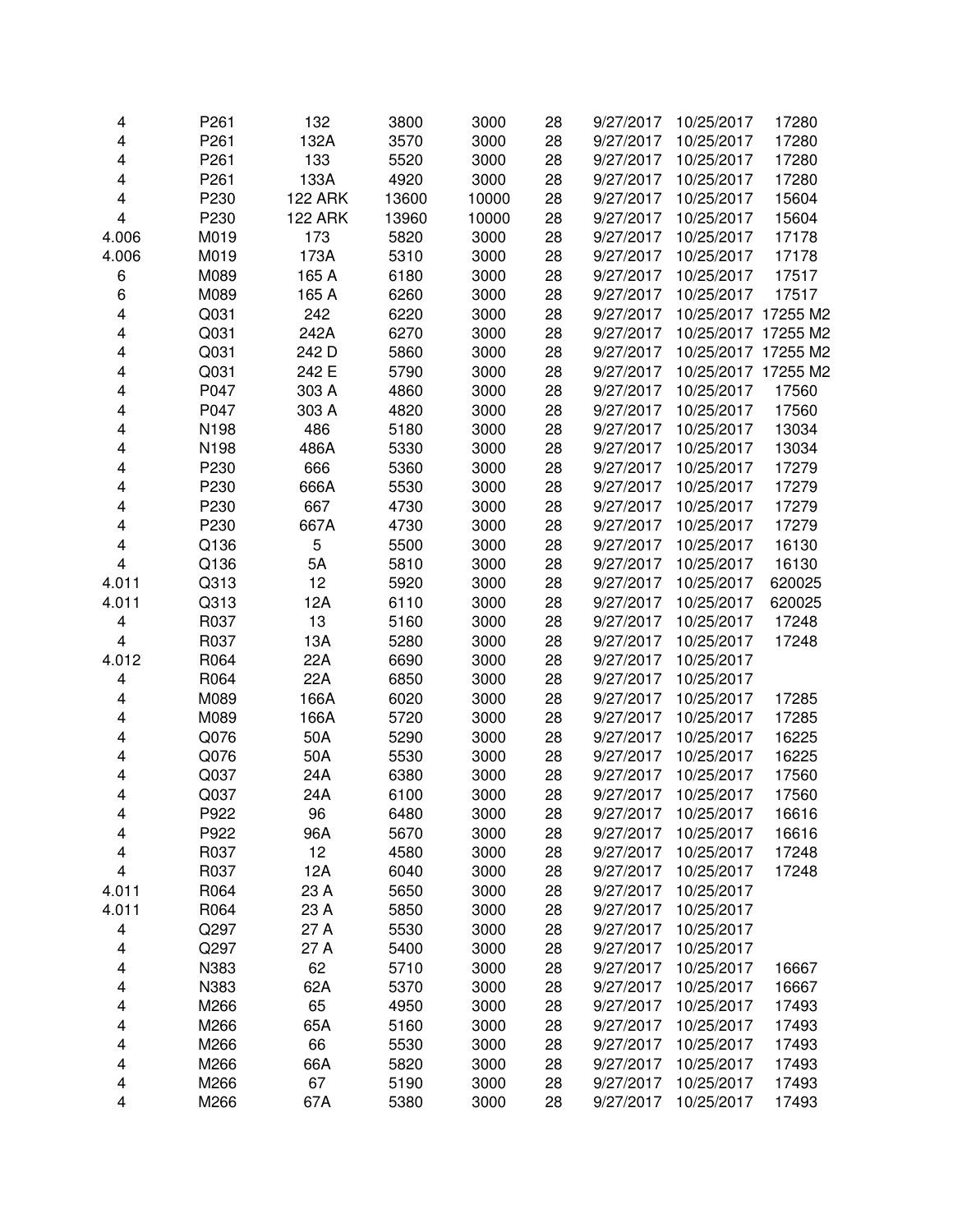| 4.008          | P247         | 208            | 6710 | 4000 | 28             | 9/27/2017  | 10/25/2017 | 17484          |
|----------------|--------------|----------------|------|------|----------------|------------|------------|----------------|
| 4.008          | P247         | 208 A          | 6580 | 4000 | 28             | 9/27/2017  | 10/25/2017 | 17484          |
| 4              | P079         | 211            | 5090 | 3000 | 28             | 9/27/2017  | 10/25/2017 | 16272          |
| 4              | P079         | 211A           | 4840 | 3000 | 28             | 9/27/2017  | 10/25/2017 | 16272          |
| 4              | P079         | 212            | 4770 | 3000 | 28             | 9/27/2017  | 10/25/2017 | 16627          |
| 4              | P079         | 212A           | 4420 | 3000 | 28             | 9/27/2017  | 10/25/2017 | 16627          |
| 4              | R013         | 20             | 4660 | 3000 | 28             | 9/28/2017  | 10/26/2017 | 17453          |
| 4              | R013         | 20A            | 4480 | 3000 | 28             | 9/28/2017  | 10/26/2017 | 17453          |
| 4.011          | Q942         | 1 <sup>C</sup> | 4270 | 3000 | $\overline{7}$ | 10/19/2017 | 10/26/2017 | 15524          |
| 4              | M950         | 617B           | 4950 | 4000 | 24             | 10/2/2017  | 10/26/2017 | 15519          |
| 4              | M950         | 638 B          | 4750 | 4000 | 24             | 10/2/2017  | 10/26/2017 | 15519          |
| 4              | M950         | 639 B          | 5070 | 4000 | 24             | 10/2/2017  | 10/26/2017 | 15519          |
| 4              | M950         | 647 B          | 3450 | 4000 | $\overline{7}$ | 10/19/2017 | 10/26/2017 | 15519          |
| 6              | P079         | 221 C          | 2480 | 3000 | $\overline{7}$ | 10/19/2017 | 10/26/2017 | 17502          |
| 4.011          | R044         | $\overline{7}$ | 4770 | 3000 | 28             | 9/28/2017  | 10/26/2017 | 16096          |
| 4.011          | R044         | 7A             | 4910 | 3000 | 28             | 9/28/2017  | 10/26/2017 | 16096          |
| 4              | Q373         | 8              | 4000 | 3000 | 28             | 9/28/2017  | 10/26/2017 | 16120          |
| 4              | Q373         | 8A             | 4120 | 3000 | 28             | 9/28/2017  | 10/26/2017 | 16120          |
| 4              | 119940       | <b>9A</b>      | 5200 | 3000 | 28             | 9/28/2017  | 10/26/2017 | 17130          |
| 4              | 119940       | <b>9A</b>      | 5130 | 3000 | 28             | 9/28/2017  | 10/26/2017 | 17130          |
| 4              | Q163         | 15             | 5020 | 3000 | 28             | 9/28/2017  | 10/26/2017 | 16356          |
| 4              | Q163         | 15A            | 4970 | 3000 | 28             | 9/28/2017  | 10/26/2017 | 16356          |
| 4              | R040         | 22A            | 4800 | 3000 | 28             | 9/28/2017  | 10/26/2017 | 17374          |
| 4              | R040         | 22A            | 4280 | 3000 | 28             | 9/28/2017  | 10/26/2017 | 17374          |
| 4.014          | R064         | 25A            | 5050 | 3000 | 28             | 9/28/2017  | 10/26/2017 |                |
| 4              | R064         | 25A            | 5780 | 3000 | 28             | 9/28/2017  | 10/26/2017 |                |
| 4              | R064         | 26A            | 6460 | 3000 | 28             | 9/28/2017  | 10/26/2017 |                |
| 4              | R064         | 26A            | 6690 | 3000 | 28             | 9/28/2017  | 10/26/2017 |                |
| 4              | Q304         | 31A            | 3450 | 3000 | 28             | 9/28/2017  | 10/26/2017 | 17130          |
| 4              | Q304         | 31A            | 4030 | 3000 | 28             | 9/28/2017  | 10/26/2017 | 17130          |
| 4              | Q029         | G 32 A         | 7160 | 3000 | 28             | 9/28/2017  | 10/26/2017 | 17487          |
| 4              | Q029         | G 32 A         | 7010 | 3000 | 28             | 9/28/2017  | 10/26/2017 | 17487          |
| 4              | P083         | 39             | 5110 | 3000 | 28             | 9/28/2017  | 10/26/2017 | 17256          |
| 4              | P083         | 39A            | 5190 | 3000 | 28             | 9/28/2017  | 10/26/2017 | 17256          |
|                |              | 51 A           | 4960 |      | 28             | 9/28/2017  | 10/26/2017 |                |
| 4.024<br>4.024 | Q076<br>Q076 | 51 A           | 5740 | 3000 | 28             | 9/28/2017  | 10/26/2017 | 16225<br>16225 |
|                |              | $101 - 1$      |      | 3000 |                |            |            |                |
| 4              | R178         |                | 5690 | 3000 | 28             | 9/28/2017  | 10/26/2017 | 15600          |
| 4              | R178         | $101 - 2$      | 5790 | 3000 | 28             | 9/28/2017  | 10/26/2017 | 15600          |
| 4              | R919         | $101 - 1$      | 5770 | 3000 | 28             | 9/28/2017  | 10/26/2017 | 15600          |
| 4              | R919         | $101 - 2$      | 5610 | 3000 | 28             | 9/28/2017  | 10/26/2017 | 15600          |
| 4              | P079         | 220 C          | 4380 | 3000 | 8              | 10/18/2017 | 10/26/2017 | 16271          |
| 4              | Q031         | 243            | 6590 | 3000 | 28             | 9/28/2017  | 10/26/2017 | 17255          |
| 4              | Q031         | 243A           | 6510 | 3000 | 28             | 9/28/2017  | 10/26/2017 | 17255          |
| 4.011          | Q031         | 244            | 7250 | 3000 | 28             | 9/28/2017  | 10/26/2017 |                |
| 4.011          | Q031         | 244A           | 7550 | 3000 | 28             | 9/28/2017  | 10/26/2017 |                |
| 4              | Q015         | 230            | 6890 | 3000 | 28             | 9/28/2017  | 10/26/2017 | 17404          |
| 4              | Q015         | 230A           | 6380 | 3000 | 28             | 9/28/2017  | 10/26/2017 | 17404          |
| 4              | P047         | 304 A          | 5430 | 3000 | 28             | 9/28/2017  | 10/26/2017 | 175600         |
| 4              | P047         | 304 A          | 5470 | 3000 | 28             | 9/28/2017  | 10/26/2017 | 175600         |
| 4              | N198         | 487            | 4920 | 3000 | 28             | 9/28/2017  | 10/26/2017 | 130341         |
| 4              | N198         | 487A           | 5050 | 3000 | 28             | 9/28/2017  | 10/26/2017 | 130341         |
| 4              | P230         | 669            | 4980 | 4000 | 28             | 9/28/2017  | 10/26/2017 | 17351          |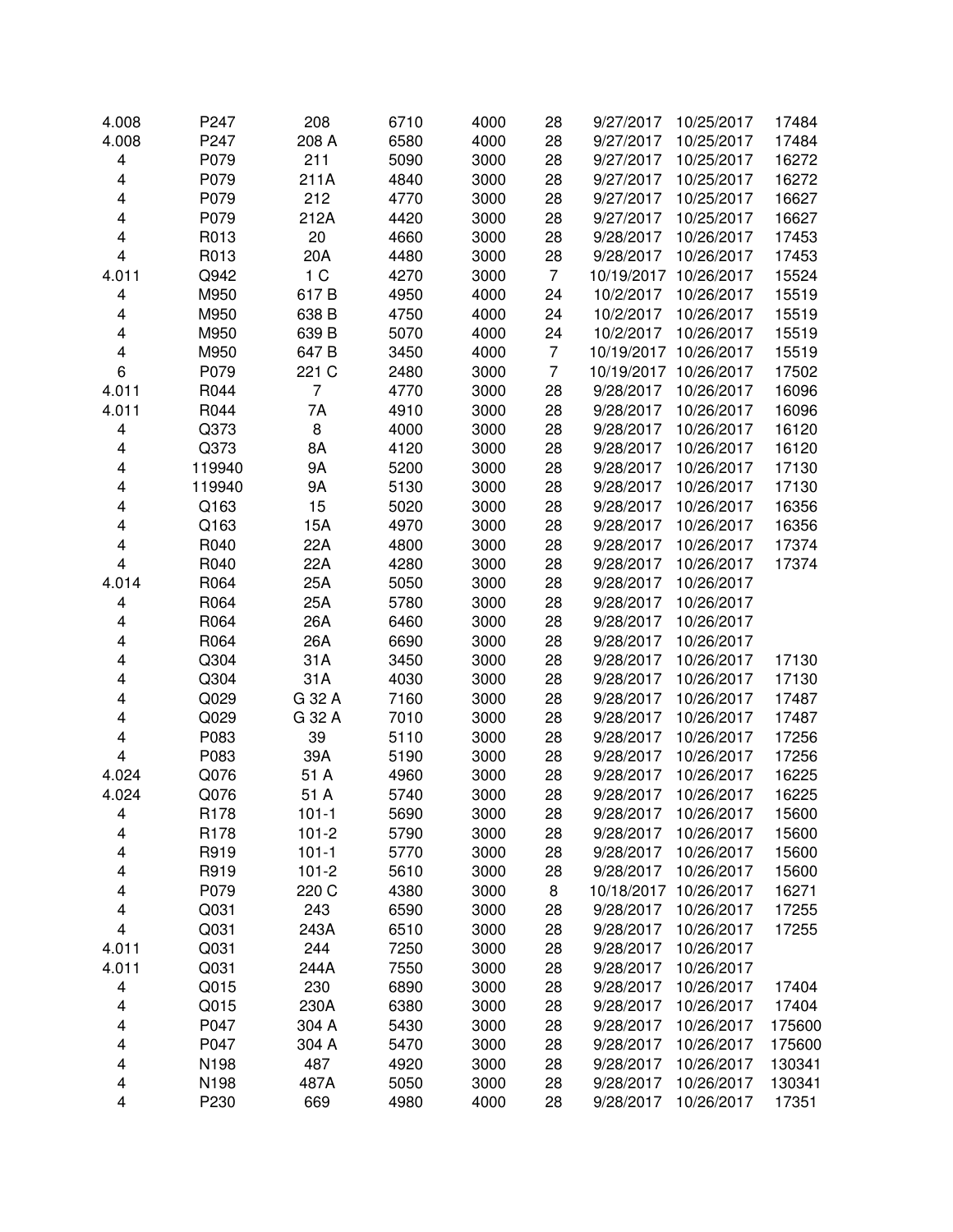| 4                       | P230 | 669A             | 4840 | 4000 | 28 | 9/28/2017 | 10/26/2017 | 17351 |
|-------------------------|------|------------------|------|------|----|-----------|------------|-------|
| 4.011                   | R934 | 1                | 6500 | 3000 | 28 | 9/28/2017 | 10/26/2017 | 17469 |
| 4.011                   | R934 | 1A               | 6530 | 3000 | 28 | 9/28/2017 | 10/26/2017 | 17469 |
| 4                       | Q346 | C <sub>3</sub>   | 3420 | 3000 | 28 | 9/28/2017 | 10/26/2017 | 17458 |
| 4                       | Q346 | C <sub>3</sub> A | 3650 | 3000 | 28 | 9/28/2017 | 10/26/2017 | 17458 |
| 4                       | Q329 | 53               | 5770 | 3000 | 28 | 9/28/2017 | 10/26/2017 | 17181 |
| 4                       | Q329 | 53A              | 6090 | 3000 | 28 | 9/28/2017 | 10/26/2017 | 17181 |
| 4                       | Q104 | 5                | 5130 | 3000 | 28 | 9/28/2017 | 10/26/2017 | 17114 |
| 4                       | Q104 | 5A               | 5460 | 3000 | 28 | 9/28/2017 | 10/26/2017 | 17114 |
| 4                       | N383 | 63               | 5290 | 3000 | 28 | 9/28/2017 | 10/26/2017 | 16667 |
| 4                       | N383 | 63A              | 5110 | 3000 | 28 | 9/28/2017 | 10/26/2017 | 16667 |
| 4.014                   | R066 | 4                | 4530 | 3000 | 28 | 9/28/2017 | 10/26/2017 | 16130 |
| 4                       | R066 | 4A               | 4460 | 3000 | 28 | 9/28/2017 | 10/26/2017 | 16130 |
| 4                       | Q234 | 4                | 9200 | 3000 | 28 | 9/28/2017 | 10/26/2017 | 16365 |
| 4                       | Q234 | 4A               | 8820 | 3000 | 28 | 9/28/2017 | 10/26/2017 | 16365 |
| 4                       | Q940 | 7                | 7510 | 3000 | 28 | 9/28/2017 | 10/26/2017 | 17282 |
| 4                       | Q940 | 7A               | 7010 | 3000 | 28 | 9/28/2017 | 10/26/2017 | 17282 |
| 4                       | M266 | 68               | 5660 | 3000 | 28 | 9/28/2017 | 10/26/2017 | 17493 |
| $\overline{\mathbf{4}}$ | M266 | 68A              | 5110 | 3000 | 28 | 9/28/2017 | 10/26/2017 | 17493 |
| 4.01                    | M266 | 69               | 5800 | 3000 | 28 | 9/28/2017 | 10/26/2017 | 17493 |
|                         |      | 69A              | 6370 |      | 28 |           |            | 17493 |
| 4                       | M266 |                  |      | 3000 |    | 9/28/2017 | 10/26/2017 |       |
| 4                       | M266 | 70               | 7090 | 3000 | 28 | 9/28/2017 | 10/26/2017 | 17493 |
| 4                       | M266 | 70A              | 7010 | 3000 | 28 | 9/28/2017 | 10/26/2017 | 17493 |
| 4                       | P079 | 213              | 4010 | 3000 | 28 | 9/28/2017 | 10/26/2017 | 16271 |
| 4                       | P079 | 213A             | 4190 | 3000 | 28 | 9/28/2017 | 10/26/2017 | 16271 |
| 4                       | P922 | 97               | 4160 | 3000 | 28 | 9/28/2017 | 10/26/2017 | 16616 |
| 4                       | P922 | 97A              | 4420 | 3000 | 28 | 9/28/2017 | 10/26/2017 | 16616 |
| 4                       | Q030 | 140A             | 5340 | 3000 | 28 | 9/28/2017 | 10/26/2017 | 16455 |
| 4                       | Q030 | 140A             | 5150 | 3000 | 28 | 9/28/2017 | 10/26/2017 | 16455 |
| 4.019                   | Q346 | R <sub>10</sub>  | 5150 | 3000 | 28 | 9/28/2017 | 10/26/2017 | 17458 |
| 4                       | Q346 | <b>R10A</b>      | 5220 | 3000 | 28 | 9/28/2017 | 10/26/2017 | 17458 |
| 4                       | M089 | 167A             | 7020 | 3000 | 28 | 9/28/2017 | 10/26/2017 | 17516 |
| 4                       | M089 | 167A             | 7500 | 3000 | 28 | 9/28/2017 | 10/26/2017 | 17516 |
| 4                       | Q076 | 129A             | 4980 | 3000 | 28 | 9/28/2017 | 10/26/2017 | 17560 |
| 4                       | Q076 | 129A             | 4760 | 3000 | 28 | 9/28/2017 | 10/26/2017 | 17560 |
| 4                       | M089 | 168A             | 5770 | 3000 | 28 | 9/28/2017 | 10/26/2017 | 17553 |
| 4                       | M089 | 168A             | 4920 | 3000 | 28 | 9/28/2017 | 10/26/2017 | 17553 |
| 4                       | Q270 | 9                | 4340 | 3000 | 28 | 9/28/2017 | 10/26/2017 | 17142 |
| $\overline{\mathbf{4}}$ | Q270 | <b>9A</b>        | 4330 | 3000 | 28 | 9/28/2017 | 10/26/2017 | 17142 |
| 4.014                   | N266 | 271              | 4250 | 3000 | 48 | 9/8/2017  | 10/26/2017 | 13025 |
| 4                       | N266 | 271A             | 4240 | 3000 | 48 | 9/8/2017  | 10/26/2017 | 13025 |
| 4                       | N266 | 273              | 5810 | 3000 | 45 | 9/11/2017 | 10/26/2017 | 13025 |
| 4                       | N266 | 273A             | 5430 | 3000 | 45 | 9/11/2017 | 10/26/2017 | 13025 |
| 4                       | N266 | 275              | 4170 | 3000 | 41 | 9/15/2017 | 10/26/2017 | 13025 |
| 4                       | N266 | 275A             | 4420 | 3000 | 41 | 9/15/2017 | 10/26/2017 | 13025 |
| 4                       | N266 | 277              | 5030 | 3000 | 38 | 9/15/2017 | 10/26/2017 | 13025 |
| 4                       | N266 | 277A             | 4860 | 3000 | 38 | 9/15/2017 | 10/26/2017 | 13025 |
| 4.012                   | N266 | 278              | 5330 | 3000 | 37 | 9/19/2017 | 10/26/2017 | 13025 |
| 4                       | N266 | 278A             | 5210 | 3000 | 37 | 9/19/2017 | 10/26/2017 | 13025 |
| 4                       | N266 | 279              | 4720 | 3000 | 28 | 9/28/2017 | 10/26/2017 | 13025 |
| 4                       | N266 | 279A             | 4720 | 3000 | 28 | 9/28/2017 | 10/26/2017 | 13025 |
|                         |      |                  |      |      |    |           |            |       |
| 4.011                   | M650 | 641 B            | 4640 | 3000 | 14 | 10-1317   | 10/27/2017 | 15519 |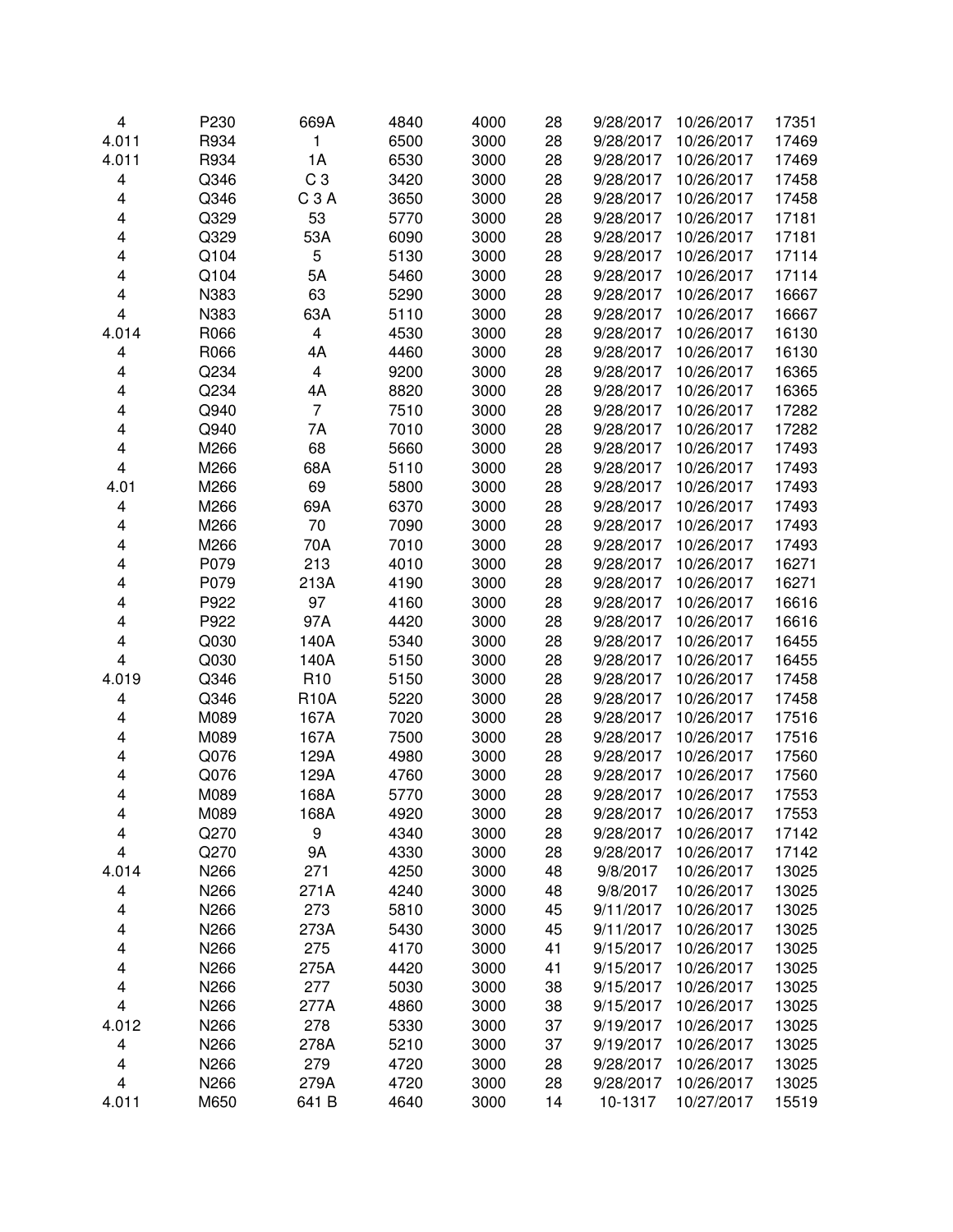| 4                       | M650             | 642 B          | 4710 | 3000 | 14             |            | 10/13/2017 10/27/2017 |       |
|-------------------------|------------------|----------------|------|------|----------------|------------|-----------------------|-------|
| 4                       | Q234             | 6F             | 5300 | 3000 | 15             | 10/12/2017 | 10/27/2017            | 16370 |
| 4                       | Q234             | 6 <sub>G</sub> | 5370 | 3000 | 15             | 10/12/2017 | 10/27/2017            | 16370 |
| 6                       | P079             | 222 C          | 3090 | 3000 | $\overline{7}$ | 10/20/2017 | 10/27/2017            | 17502 |
| 4.008                   | P230             | 670            | 4690 | 3000 | 28             | 9/29/2017  | 10/27/2017            | 17308 |
| 4.008                   | P230             | 670A           | 4960 | 3000 | 28             | 9/29/2017  | 10/27/2017            | 17308 |
| 4                       | Q031             | 245            | 6310 | 3000 | 28             | 9/29/2017  | 10/27/2017            | 17255 |
| 4                       | Q031             | 245A           | 6340 | 3000 | 28             | 9/29/2017  | 10/27/2017            | 17255 |
| 4                       | Q031             | 246            | 6260 | 3000 | 28             | 9/29/2017  | 10/27/2017            |       |
| 4                       | Q031             | 246A           | 6300 | 3000 | 28             | 9/29/2017  | 10/27/2017            |       |
| 4                       | R181             | 5              | 5650 | 3000 | 28             | 9/29/2017  | 10/27/2017            | 16486 |
| 4                       | R <sub>181</sub> | 5A             | 5640 | 3000 | 28             | 9/29/2017  | 10/27/2017            | 16486 |
| 4                       | Q292             | 22             | 5900 | 3000 | 28             | 9/29/2017  | 10/27/2017            | 17329 |
| 4                       | Q292             | 22A            | 5740 | 3000 | 28             | 9/29/2017  | 10/27/2017            | 17329 |
| 4.011                   | N198             | 488            | 3890 | 3000 | 28             | 9/29/2017  | 10/27/2017            | 13034 |
| 4.011                   | N198             | 488A           | 3540 | 3000 | 28             | 9/29/2017  | 10/27/2017            | 13034 |
| 4                       | Q313             | 13 A           | 6460 | 3000 | 28             | 9/29/2017  | 10/27/2017            | 17560 |
| 4                       | Q313             | 13A            | 6160 | 3000 | 28             | 9/29/2017  | 10/27/2017            | 17560 |
| 4                       | Q015             | 231            | 4650 | 3000 | 28             | 9/29/2017  | 10/27/2017            | 17404 |
| 4                       | Q015             | 231A           | 4680 | 3000 | 28             | 9/29/2017  | 10/27/2017            | 17404 |
| 4                       | 111351           | 28 A           | 3610 | 3000 | 28             | 9/29/2017  | 10/27/2017            | 17291 |
| 4                       | 111351           | 28 A           | 3710 | 3000 | 28             | 9/29/2017  | 10/27/2017            | 17291 |
| 4                       | P047             | 305 A          | 4590 | 3000 | 28             | 9/29/2017  | 10/27/2017            | 17560 |
| 4                       | P047             | 305 A          | 4530 | 3000 | 28             | 9/29/2017  | 10/27/2017            | 17560 |
| 4.011                   | N383             | 64             | 4540 | 3000 | 28             | 9/29/2017  | 10/27/2017            | 16667 |
| 4.011                   | N383             | 64 A           | 4860 | 3000 | 28             | 9/29/2017  | 10/27/2017            | 16667 |
| 4                       | P <sub>261</sub> | 134            | 4250 | 3000 | 28             | 9/29/2017  | 10/27/2017            | 17280 |
| 4                       | P261             | 134 A          | 4650 | 3000 | 28             | 9/29/2017  | 10/27/2017            | 17280 |
| 4                       | N266             | 280            | 5050 | 3000 | 28             | 9/29/2017  | 10/27/2017            | 13025 |
| 4                       | N266             | 280A           | 5050 | 3000 | 28             | 9/29/2017  | 10/27/2017            | 13025 |
| 4                       | Q136             | 8              | 6850 | 3000 | 28             | 9/29/2017  | 10/27/2017            | 16130 |
| 4                       | Q136             | 8A             | 6460 | 3000 | 28             | 9/29/2017  | 10/27/2017            | 16130 |
| 4                       | Q329             | 54             | 5820 | 3000 | 28             | 9/29/2017  | 10/27/2017            | 17181 |
| 4                       | Q329             | 54A            | 5160 | 3000 | 28             | 9/29/2017  | 10/27/2017            | 17181 |
| 4                       | M266             | 71             | 6130 | 3000 | 28             | 9/29/2017  | 10/27/2017            | 17493 |
| 4                       | M266             | 71A            | 5960 | 3000 | 28             | 9/29/2017  | 10/27/2017            | 17493 |
| 4                       | M266             | 72             | 4610 | 3000 | 28             | 9/29/2017  | 10/27/2017            | 17493 |
| 4.008                   | M266             | 72A            | 3250 | 3000 | 28             | 9/29/2017  | 10/27/2017            | 17493 |
| 4.012                   | M266             | 73             | 5830 | 3000 | 28             | 9/29/2017  | 10/27/2017            | 17493 |
| 4.012                   | M266             | 73 A           | 5540 | 3000 | 28             | 9/29/2017  | 10/27/2017            | 17493 |
| 4                       | R166             | 1              | 5340 | 3000 | 28             | 9/29/2017  | 10/27/2017            | 17585 |
| 4.012                   | R166             | 1A             | 4880 | 3000 | 28             | 9/29/2017  | 10/27/2017            | 17585 |
| 4                       | R037             | 14             | 5040 | 3000 | 28             | 9/29/2017  | 10/27/2017            | 17748 |
| 4                       | R037             | 14A            | 4900 | 3000 | 28             | 9/29/2017  | 10/27/2017            | 17748 |
| 4                       | R013             | 21             | 4060 | 3000 | 28             | 9/29/2017  | 10/27/2017            | 17453 |
| 4                       | R013             | 21A            | 4340 | 3000 | 28             | 9/29/2017  | 10/27/2017            | 17453 |
| 4                       | M089             | 169A           | 5720 | 3000 | 28             | 9/29/2017  | 10/27/2017            | 17553 |
| 4                       | M089             | 169A           | 5090 | 3000 | 28             | 9/29/2017  | 10/27/2017            | 17553 |
| 4.008                   | P079             | 214            | 6210 | 3000 | 28             | 9/29/2017  | 10/27/2017            | 16627 |
| 4.008                   | P079             | 214A           | 6300 | 3000 | 28             | 9/29/2017  | 10/27/2017            | 16627 |
| 4                       | Q297             | 28 A           | 4700 | 3000 | 28             | 9/29/2017  | 10/27/2017            | 16475 |
| $\overline{\mathbf{4}}$ | Q297             | 28 A           | 4940 | 3000 | 28             | 9/29/2017  | 10/27/2017            | 16475 |